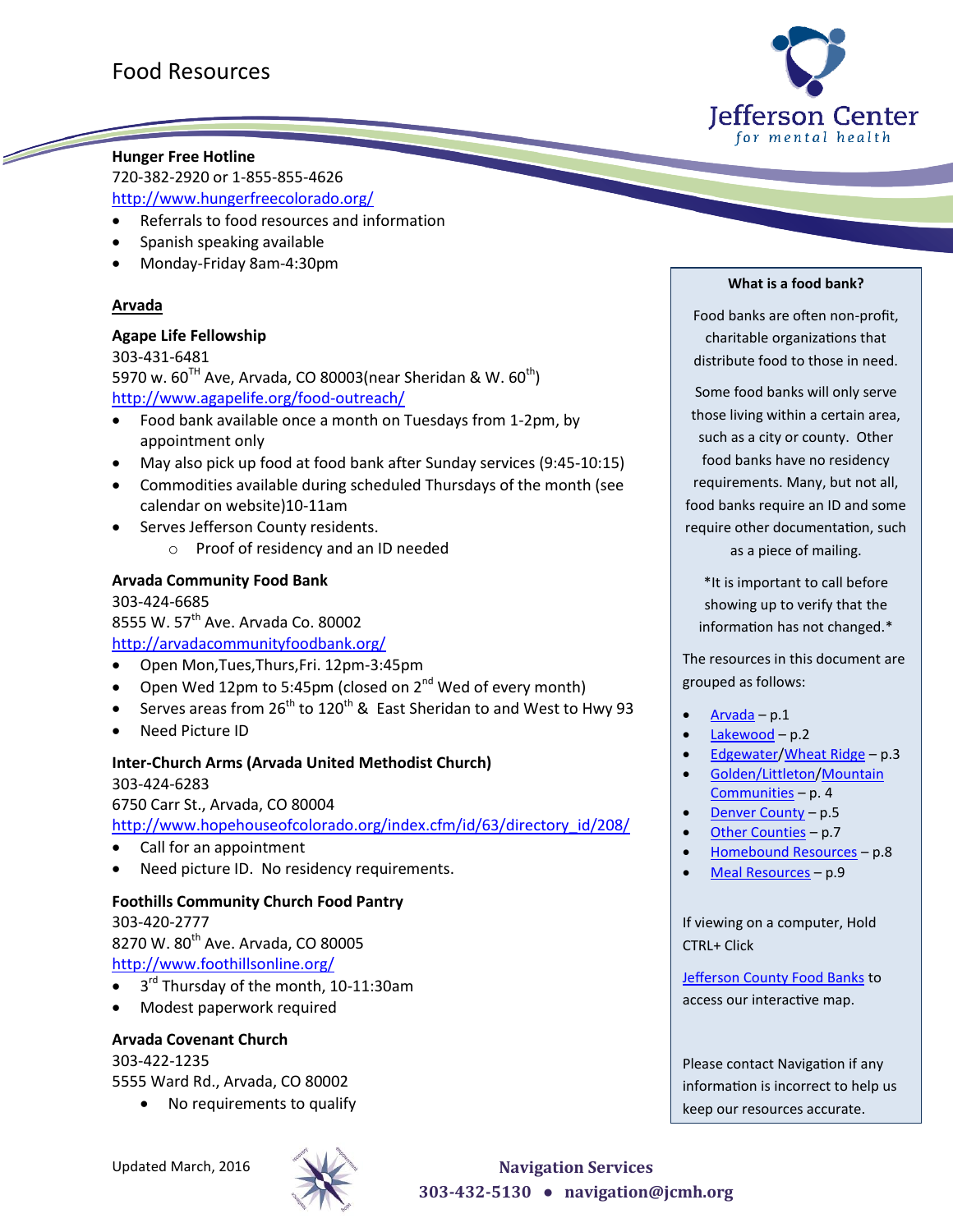- Tuesday & Thursday 10am-11:30am & 1pm-2:30pm, Friday 1pm-2:30pm
- Wheat Ridge and Arvada residents only

#### <span id="page-1-0"></span>**Lakewood**

#### **The Action Center**

303-237-7704 8755 W. 14<sup>th</sup> Ave., Lakewood, CO 80215 (between Carr and Garrison) <http://theactioncenterco.org/>

- Call for times, Photo ID and proof of Jefferson County resident.
- 5 day supply, up to 6 times per year. Will work with special diets or allergies.
- *Meals:* J-HELP provides hot meals five days a week for some that do not qualify for Meals on Wheels.

#### **Helping Our People Excel**

720-255-4021 11949 W. Colfax Ave, Lakewood CO 80215 - Every Wednesday 9am-1pm 3940 S. Broadway, Englewood, CO 80113 - Every Monday 11am-3pm <http://www.hope-online.org/>

#### **Kings Cupboard – Faith Mountain**

303-980-1683 12344 W. Alameda Pkwy, Lakewood, CO 80228 <http://faith-mountain.org/kings-cupboard/>

Food bank that serves Lakewood residents on the  $2^{nd}$  and  $4^{th}$  Saturday of every month from 9am to 11am. Need proof of Lakewood residence

#### **Shepherd's Pantry**

303-233-3430 220 S. Yarrow St, Lakewood, CO 80226 <http://www.lightandlife.net/>

- Open every  $3^{rd}$  Saturday of the month from 9am to 10:30am. Need proof of residence and ID.
- Breakfast provided.

#### **Hope Crossing Church** (Christ Baptist)

#### 303-986-9578

3000 S. Wadsworth Blvd., Lakewood, CO 80227

- Call from 10am-2pm, serves living in zip codes 80226, 80219, 80232, 80227.
- Once a month for 3 months, Tuesdays and Saturdays from 10am-12pm

#### **Green Mountain Christian Church**

303-985-0754 10700 W. Exposition Dr. Lakewood, CO 80226 <http://gmccnow.com/>

- On the  $2^{nd}$  and  $4^{th}$ Friday of the month from 6pm-7pm (schedule varies)
- Gives food boxes to anyone in need.
- Photo ID needed

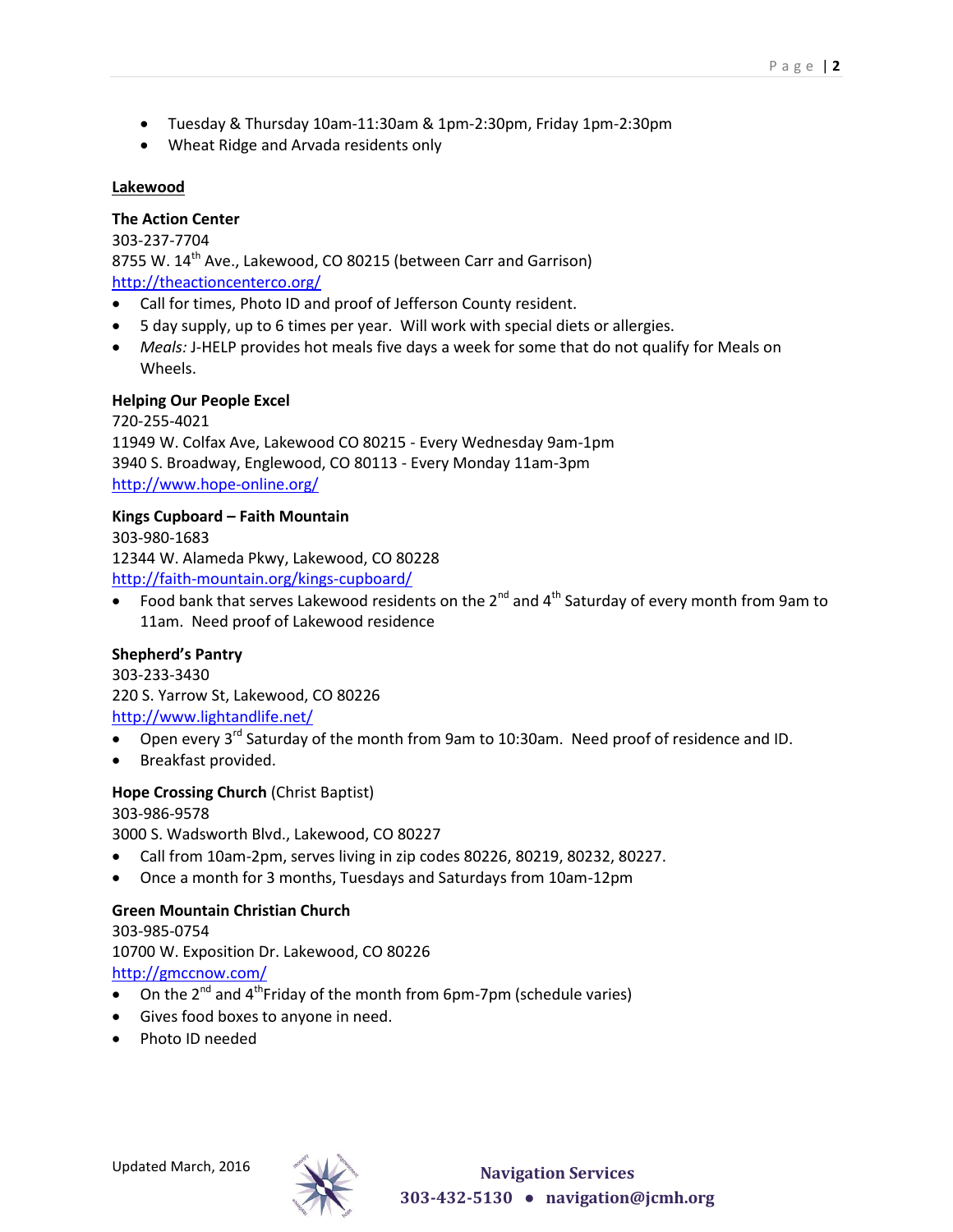### **Belmar Baptist Church**

303-986-5500 460 S. Kipling, Lakewood, CO 80226 <http://belmarchurch.com/index.php>

- Food bank open each Thursday from 6:30pm–8:30pm. (Doors open at 5:30)
- Photo ID requested(not required)
- All services are FREE

### **Grace Covenant Church**

303-988-7505 ext. 13 10101 W. Mississippi Avenue, Lakewood CO, 80226 South Building <http://www.gracecovenantlakewood.org/>

3rd Thursday of each month from 6pm – 7:30pm(need ID,Lakewood residence)

#### <span id="page-2-0"></span>**Edgewater**

**God's Table – For Such a Time as This** 303-232-2258 6400 W.  $26<sup>th</sup>$  Ave. Edgewater, CO 80214 <http://vcbchurch.org/>

 Food pantry and emergency food services once a month, everyone is welcome; Third Saturday, 9am – 11am

#### <span id="page-2-1"></span>**Wheat Ridge**

#### **The Carpenter's Cupboard (The World for Jesus International)** 303-893-8363

1533 GLEN AYR DR., LAKEWOOD, CO 80215 [http://theworldforjesus.net/;](http://theworldforjesus.net/) [dclifton@theworldforjesus.net](mailto:dclifton@theworldforjesus.net)

Food boxes are available on the open Friday night Bible study group at the above address at 6:30pm

#### **Jefferson Avenue United Methodist Church Food Bank**

303-424-0463 4425 Kipling St. (44<sup>th</sup> and Kipling), Wheat ridge, CO 80033 <http://www.jeffave.qwestoffice.net/index2.html>

- $\bullet$  1<sup>st</sup> and 3<sup>rd</sup> Wednesday of month from 9 to 11am or until items are gone, residency restrictions
- Bring own carrying supplies
- Need ID and piece of mail dated within last 30 days.

#### **Calvary Temple Christian Church**

720-898-0855 7390 W. 38<sup>th</sup> Ave., Wheat Ridge, CO 80033 <http://www.calvarytemplecc.com/>

- 3<sup>rd</sup> Saturday of the month, 10am-12pm
- Need ID and proof of address, Wheat Ridge residents only

#### **Arvada Covenant Church**

303-422-1235 5555 Ward Rd., Arvada, CO 80002

• No requirements to qualify

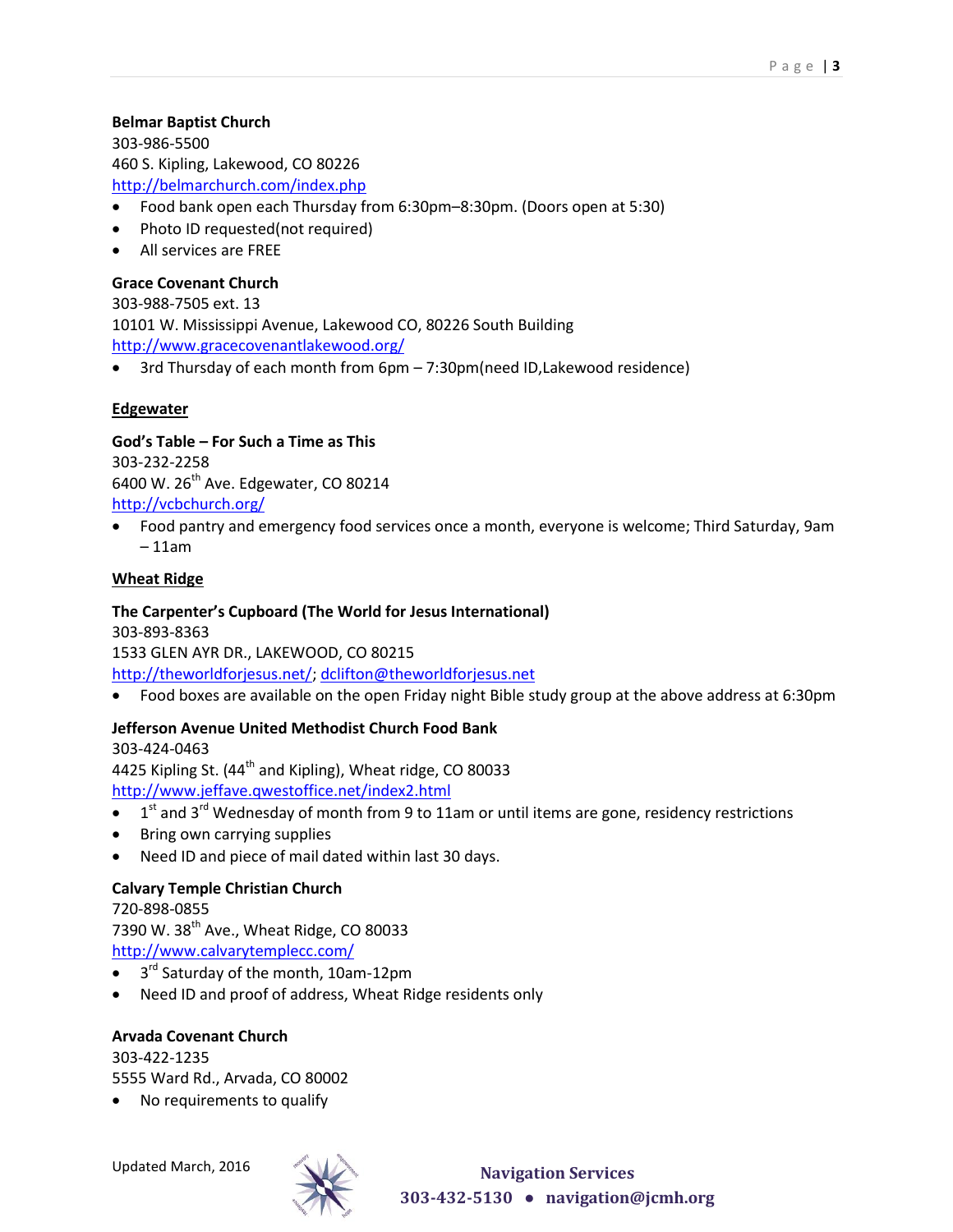- Tuesday & Thursday 10am-11:30am & 1pm-2:30pm, Friday 1pm-2:30pm
- Wheat Ridge and Arvada residents only

### **The Hub**

#### 303-982-2198

Stevens Elementary 7101 West 38<sup>th</sup> Ave., Wheat Ridge, CO 80033

- **\*\*Only available to families with a child enrolled in Wheat Ridge schools\*\***
- Monday 8-4, Tuesday 9:30-4, Wednesday 8-11:30, Thursday 9:30-4, Friday 8:30-3:30
- Food and clothing bank can be used once a week
- Families must present an ID (parent ID or Wheat Ridge student ID)

### <span id="page-3-0"></span>**Golden**

#### **His Provision**

303-359-6014 705 Ulysses St., Golden, CO 80401 <http://find.foodbankrockies.org/80228/>

- Mondays 1:30pm 4pm, must live in Jefferson County
- $\bullet$  3<sup>rd</sup> Thursday of every month 2 USDA programs (food stamps and leap automatically elidgle or under Federal income guidelines
- $\bullet$  3<sup>rd</sup> Thursday of every month from 10am- 2pm Senior SFFP for ages 60+ under income guidelines.

### **Church of Christ**

303-279-3872 1100 Ulysses St., Golden, Co 80401 <http://www.goldenchurchofchrist.org/home>

- Call first. Need ID.
- Serves Golden and surrounding area. Food once every 3 months, provide own carrying item

### **Littleton**

#### **Mission Hills Church, Home and Health Ministries**

303-794-3564 620 South Park Dr., Littleton, CO 80120 <http://www.missionhills.org/>

- Open Tuesdays 5pm-7pm (Spanish interpreter on-site)
- Open Wednesdays 10am-1pm (Spanish interpreter on-site)
- ID or bill for identification needed, but no residency requirements

#### **Broadway Assistance Center Food Bank**

303-893-4108 1449 W. Littleton Blvd, Ste. 100, Littleton, CO 80102 <http://www.denverbac.org/>

<span id="page-3-1"></span>Food bank open Wednesday 5pm-7pm and Friday 9am-11am

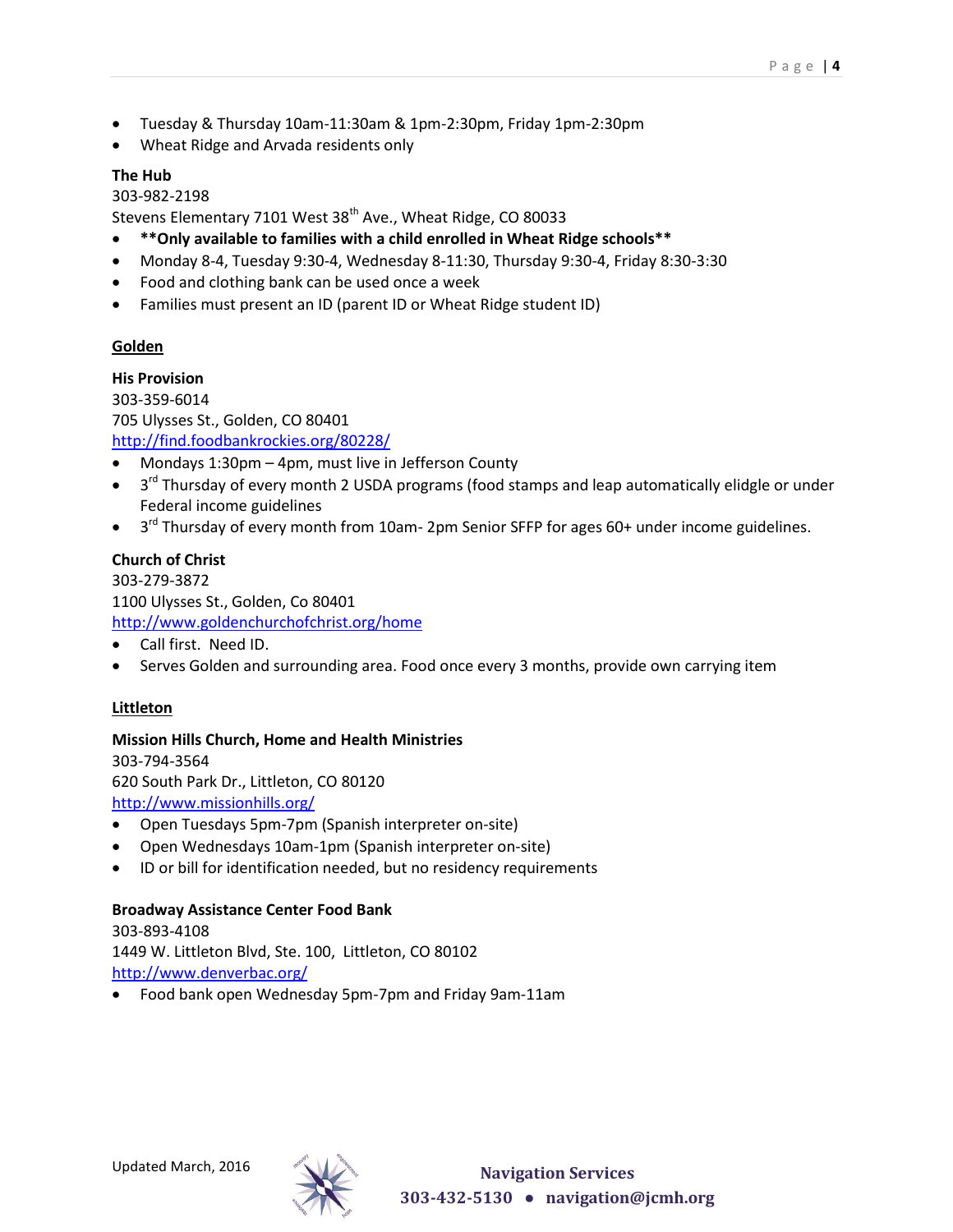#### **Mountain Communities**

**Pine Community Church**

303-838-6181 16795 Country Road, Pine

Call for times.

#### **Loaves and Fishes**

303-567-4450 545 Hwy 103/Chicago Creek Rd., Idaho Springs; <http://www.loavesandfishesco.org/contact-us.html>

- Call for Times
- Serves Gilpin & Clear Creek Counties

# **Evergreen Christian Outreach** 303-670-1796

#### [www.evergreenchristainoutreach.org](http://www.evergreenchristainoutreach.org/)

- Bancroft Hall, 27640 Hwy 74, Evergreen; Open Tuesday, Wednesday, and Thursday from 10am to 4p.m Must call to set appt.
- Serves Evergreen, Conifer, Kittridge, Idledale, Morrison, Bailey, Lookout Mtn, Indian Hills, North side of Shaffer's Crossing.

#### **Gilpin County Food Bank**

303-582-5444 2960 Dory Hill Road, Suite 100, Black Hawk, CO 80422 <http://www.co.gilpin.co.us/human%20services/E%20&%20F%20Assistance.htm>

- Food bank hours: Tuesday and Thursday 1:30pm 4:00pm
- One box provided per month
- Spanish speaking services available

#### **Mountain Resource Center**

303-838-7552 x20 11030 Kitty Dr., Conifer, CO 80433 <http://www.mrcco.org/>

- Walk in to receive food, serves Evergreen, Conifer and Park County residents
- Monday: 2pm-5pm, Tuesday and Wednesday: 10am-1pm, Thursday: 10am-1pm and 2pm-7pm

#### <span id="page-4-0"></span>**Denver County**

#### **ACS Community Lift (Adventist Community Services)**

303-935-7389 5045 W.  $1^{\text{st}}$  Ave., Denver, CO 80219, (Just East of Sheridan on  $1^{\text{st}}$  Ave) [www.acslift.org](http://www.acslift.org/)

- Mon Thurs 9am-12:30pm, Food assistance available once per 60 days
- Must have ID, proof of each family member, proof of income, proof of address & proof of individuals living in the home. Spanish available at times

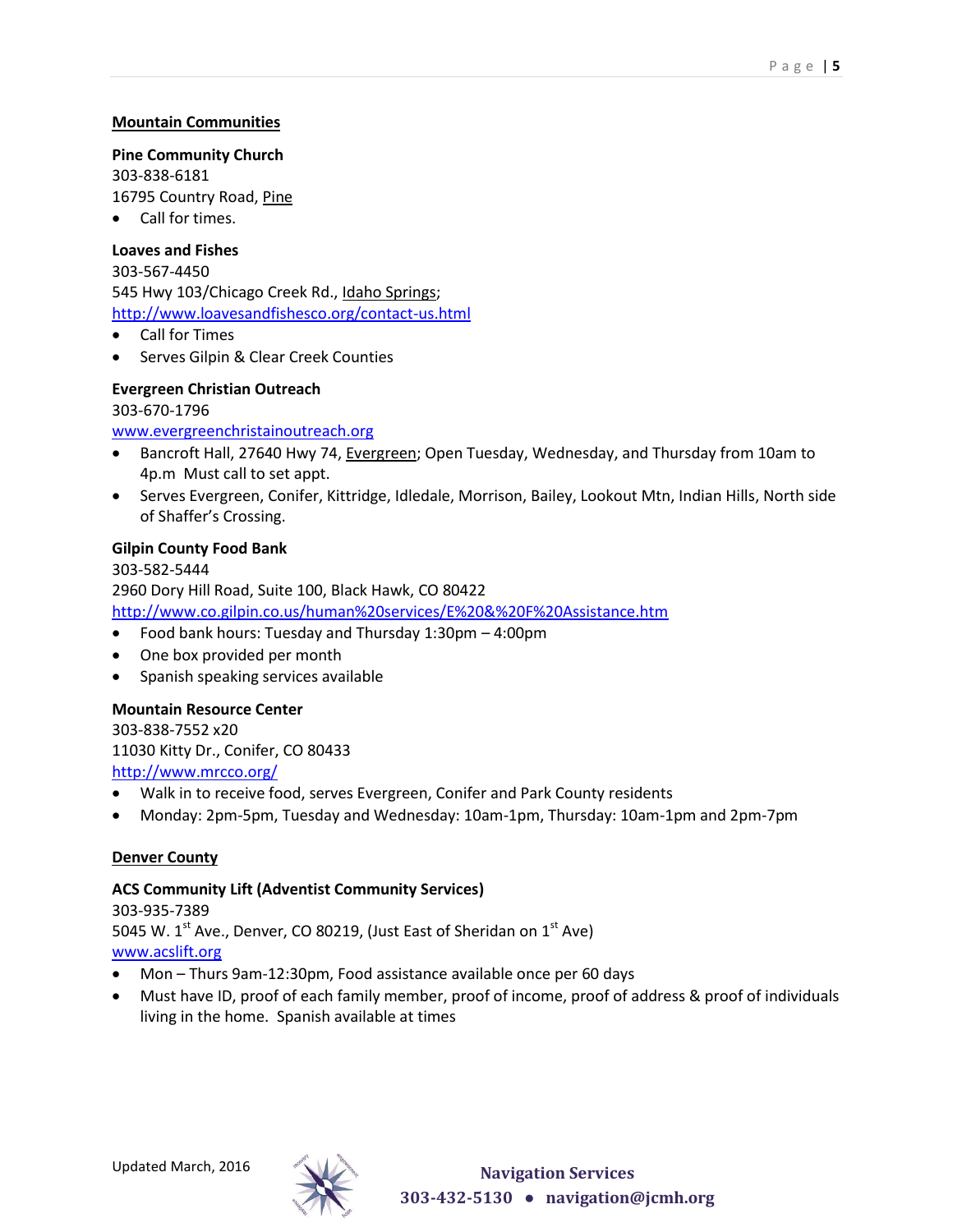### **Community Ministry of SW Denver**

303-936-0469

1755 S. Zuni St. Denver (South of Florida Ave on S. Zuni)

<http://www.comministry-denver.org/>

- Serves following zip codes 80219, 80223, 80227, 80236
- Monday, Wednesday, and Thursday from 10am to 1:30pm, and Tuesdays from 2 to 4:30pm (Must arrive 30 minutes prior to closing to receive services)
- Must bring documentation of everyone in household, ID, and piece of mail with address that is post marked within the last 30 days to verify address.
- Can use up to 5x per year, must wait 30 days between visits
- People ages 55 or oder may come 12 times per year, 30 days apart.

### **Denver Rescue Mission – Lawrence Street**

303-294-0157

1130 Park Ave. West, Denver, CO

<https://www.denverrescuemission.org/>

- Meals offered at Lawrence Street Community Center at 5:30am, 12:00pm and 6:00pm
- Food boxes for elderly, ailing, disabled, and poor
- Call 303-331-2936 for food boxes

#### **Denver Urban Ministries**

303-355-4896 1717 E. Colfax Ave., Denver (between Williams & Gilpin) [www.denum.org](http://www.denum.org/)

- Mondays, Tuesdays, and Thursdays: 9am-5:30pm
- May visit food bank up to 9x a year, must wait 30 days between each visit
- Must have an ID and piece of mail for proof of name and address, must be dated within the last 45 days.
- Serves anyone in need, Spanish available

### **Domestic Violence Initiative for Women with Disabilities**

303-839-5510

### <http://www.dviforwomen.org/>

- Food assistance available for disabled, victims of domestic violence.
- \$25 King Sooper card when available and subject to approval
- No residency requirements.

### **Father Woody's Haven of Hope**

303 607-0855 1101 W. 7th Avenue; Denver, (Corner of  $7<sup>th</sup>$  and Lipan) <http://www.frwoodyshavenofhope.org/>

- Monday Friday for Breakfast from 7am to 10:30am, Lunch from 11am to 1pm
- Provides breakfast and lunch but can only attend 1 meal a day.

### **ACTs Fellowship (Food Bank)**

720-365-7588 3408 Gilpin St. Denver, Co 80205 <http://denveracts.org/>

Open Wednesdays and Fridays at 9am and Open Thursday at 12 noon

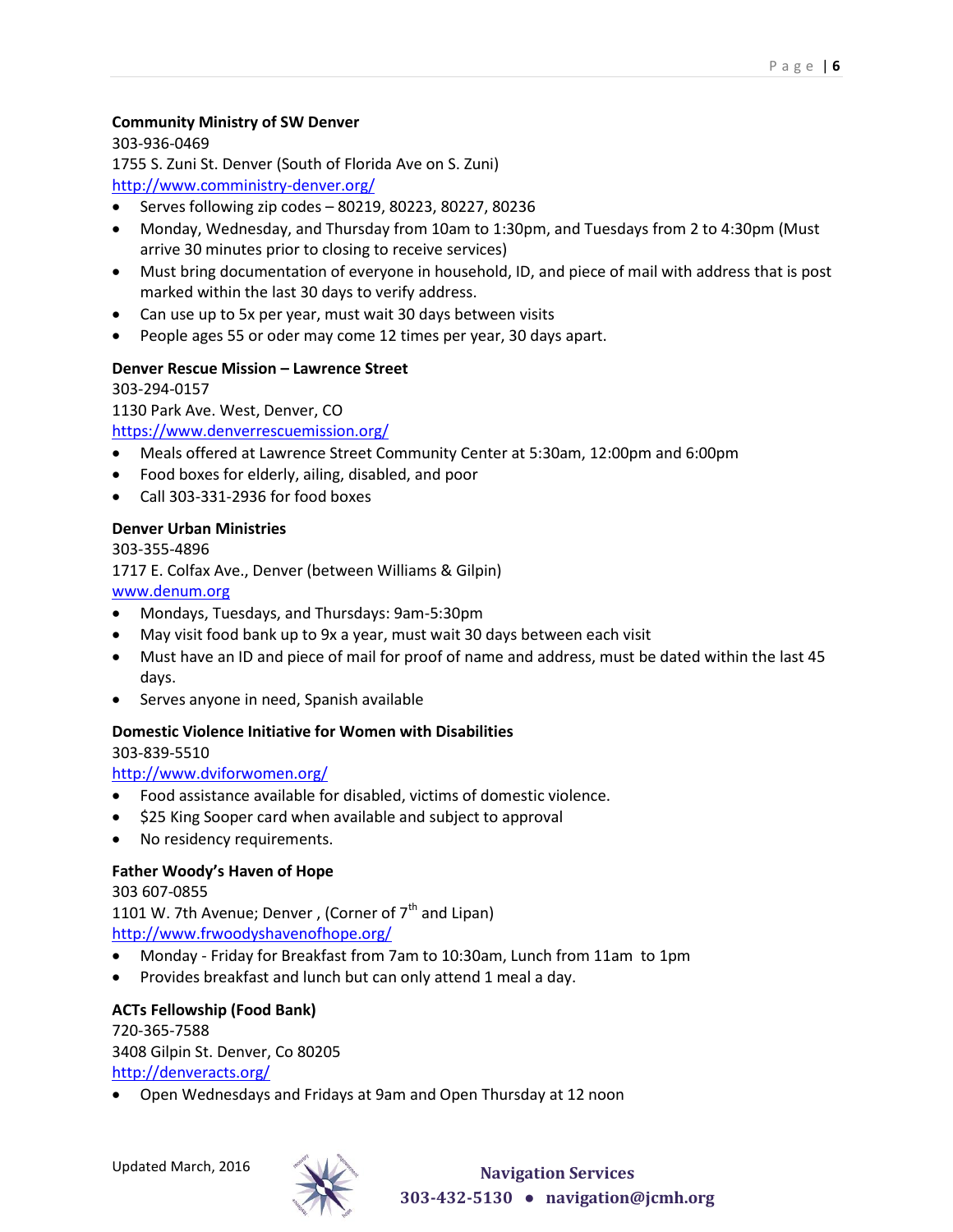- Food bank and food boxes, no residency restrictions
- May come weekly and emergency food available 24/7

#### **32nd Avenue Jubilee Center**

303) 477-3944 2222 W. 32nd Ave. Denver, Co 80211 <http://www.jubilee32.org/>

- Bienvenidos Food bank held on Thursdays from 11am-12pm and 4pm-5:30pm @ Our Merciful Savior Church on 32 Avenue @ Wyandot.
- Faith based nonprofit serving all Highlands Ranch area.

Afterschool programs, free health screening, utility and rental assistance. Help to pay co-pays on medical bills. Only serves- Zip Codes 80211 80212 and 80204, (must bring proof of residence.)

#### **Metro Care Ring**

303-860-7200 1100 E. 18<sup>th</sup> Ave., Denver, CO 80203 [www.metrocarering.org](http://www.metrocarering.org/)

- Call to make an appointment 3 bussiness days in advance for quality service
- No residency requirement; Food bank & toiletries provided every 30 days
- Picture ID & proof of address dated in the last 30 days each visit
- Monday Friday 9:30am-3pm. Tuesday 6pm-8pm. Closed first Wednesday of every month and most major holidays

#### **The Potter's House of Denver**

303-369-8514 9495 E. Florida Ave., Denver, C) 80247 <http://www.tphd.org/>

- Sunday mornings Registration #1 from 8am-9am, Registration 2 from 10:15am-11am
- Sunday mornings Distribution #1 from 10:15am-11:15am, Distribution #2 from 12:15pm to 1:15pm
- Emergency food bags available Monday through Thursday from 9am to 5pm
- Call for details on both the registration sign-in's and food distribution's at 303-369-8514.

#### **Salvation Army**

303-295-2107

<http://www.salvationarmyusa.org/>

- Serving anyone living in Metro Denver area
- Call for locations nearest you; Spanish available

#### **Food Bank of The Rockies,Commodity Supplemental Food Program**

#### 303-375-5816

<http://www.foodbankrockies.org/feed365/?gclid=CLeorauInssCFQKTaQodhSAC5g>

- Contact is Kelly Bacher
- Supplemental food program for low income pregnant women, families with children under 6 years of age and seniors 60 years of age or older.
- Call for eligibility, locations and times.

#### **Volunteers of America**

303-297-0408 2620 Larimer St., Denver, CO 80205 <http://www.voacolorado.org/>



Updated March, 2016 **Navigation Services 303-432-5130 ● navigation@jcmh.org**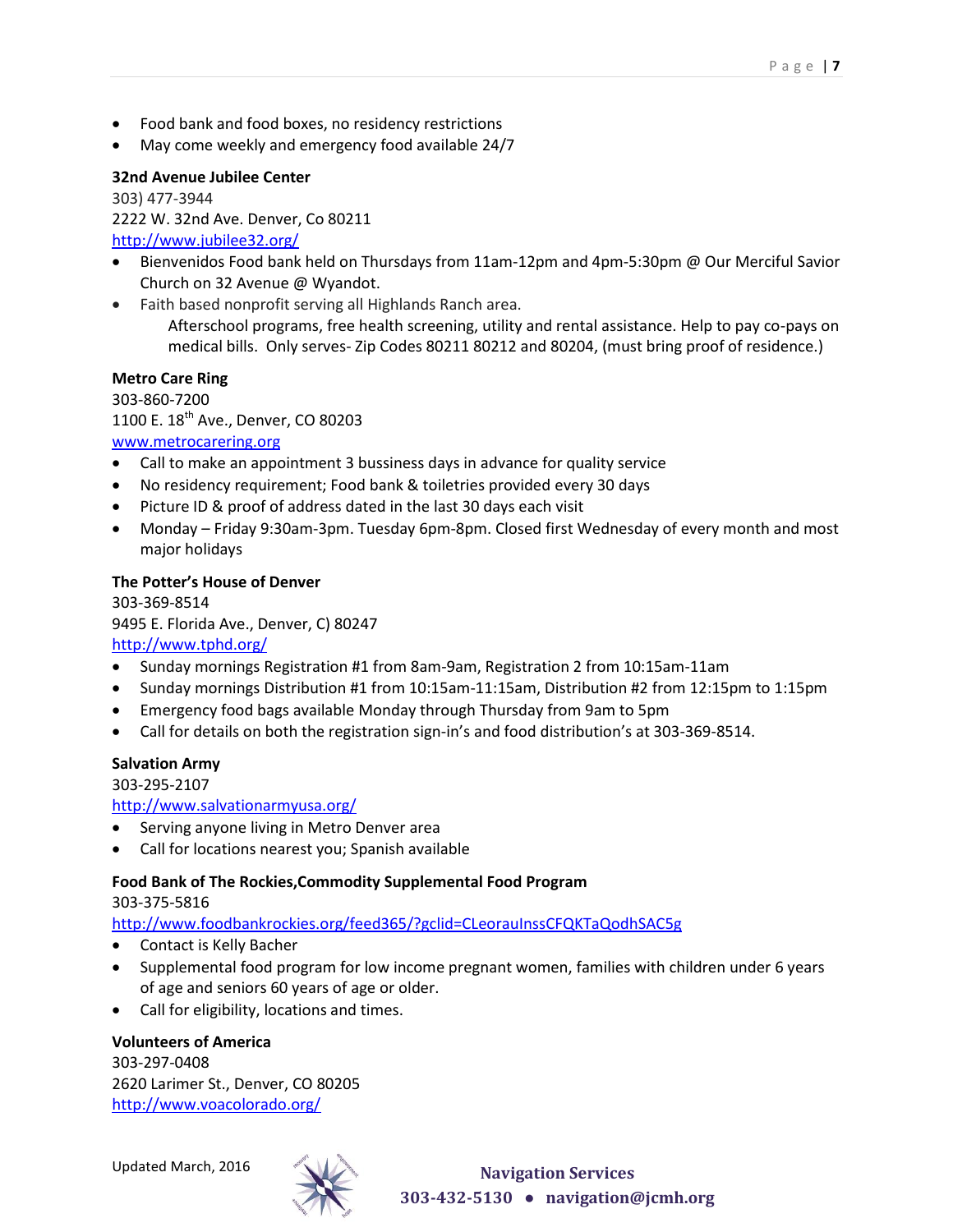- Bring Colorado ID for food bank access; Spanish available
- Open Mon Thurs, 9am 5pm;
- *Meals*: Mon Thur: 8am, 11:30am, 5pm; Sun: 1pm

### <span id="page-7-0"></span>**Other Counties**

### **Ansar Pantry**

303-459-2153

1480 Lima St., Aurora, CO 80010

- 3-day supply of food, personal care necessities and baby items as available (diapers, formula, food).
- Call to schedule an appointment or walk in Saturdays 9:30am 12pm
- Citizenship not required; Can only receive services 1x every 30 days

### **Colfax Community Network**

### 303-360-9175

1585 Kingston Street, Aurora, Co 80010; services in English & Spanish <http://colfaxcommunitynetwork.org/>

- Unstable households, anyone in need, no restrictions
- Also offer referral numbers for shelters, employment, health services and other food and clothing banks and more discussed during intake
- Walk in Hours: Monday through Thursda from 10am to 1pm (once a month)
- $\bullet$  4<sup>th</sup> Thursday of every month free dinner at 6pm (fun games and prizes)

## **Growing Home**

303-426-0430 3489 W. 72<sup>nd</sup> Ave. #112, Westminster, CO 80033 [www.growinghome.org](http://www.growinghome.org/)

- Food pantry open every morning from 10am-12 noon, seven days a week
- Requirements only able to serve families, identification at first point of contact, must be 18 or older with depenents.
- Personal Hygiene items and diapers and other items as needed provided
- Referrals provided for families to clothings banks, and a medical van for uninsured patients.

## **Café 180**

303-761-4510 3315 S. Broadway, Englewood, CO 80113 <http://www.cafe180.org/>

- Customers pay what they can afford. If they cannot afford to pay anything they are asked to volunteer an hour of service at Café 180.
- Open for lunch Tuesday-Saturday from 11:00am-2:00pm

### <span id="page-7-1"></span>**Home-Bound Resources**

### **Meals on Wheels – Volunteers of America**

Jefferson, Adams, Arapahoe, Denver, Gilpin, Clear Creek or Douglas Counties: 303-294-0111 Littleton and Englewood 303-798-7642

<http://www.voacolorado.org/gethelp-denvermetro-foodnutrition-mow>

Delivers meals to elderly (60+) and homebound individuals.

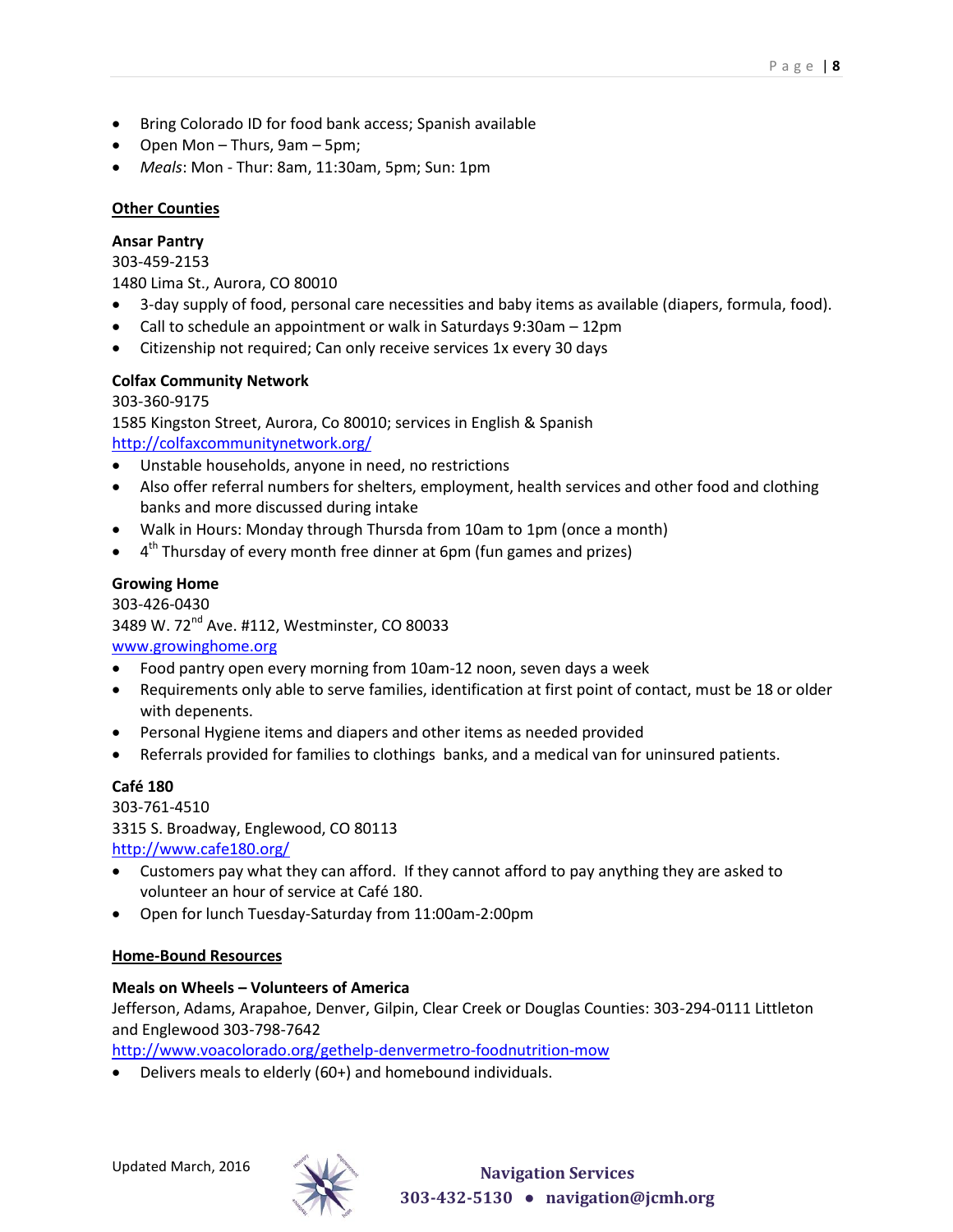There is no charge for the meals, but individuals who receive Meals on Wheels are asked to contribute what they can afford toward the cost of the meals. However, no one is denied service because of an inability to make a contribution.

### **Meals on Wheels – Seniors' Resource Center (Evergreen)**

303-674-2843

5120 Highway 73, Evergreen, CO 80439

<http://srcaging.org/src-evergreen-nutrition-programs/>

- Delivery of nutritionally balanced meals to seniors and disabled individuals who are confined to their homes
	- o Microwavable hot lunch meals provided daily, delivered Monday through Friday
- Market Basket is a program that delivers to your home monthly, providing fresh produce, dairy, bread and 10 frozen meals.
- SRC also picks up food from Food banks to sort and deliver to people in the community who are in need, call for details about any of the above services.

#### **Project Angel Heart**

303-830-0202 or 1-800-381-5612 <https://www.projectangelheart.org/>

- Free, home delivered meals for persons living with life-threatening illnesses to the Metro Denver area and Colorado Springs. Meals are tailored to meet each client's nutritional needs.
- Call for application and further information. Physician's referral needed.
- Eligibility: Life-threatening illness plus factor of limited mobility. Proof of income required but does not impact eligibility.

#### <span id="page-8-0"></span>**Meal Resources**

#### **St. Paul's Episcopal Church**

303-233-4991 9200 W. 10th Avenue (Corner of 10<sup>th</sup> & Garrison), Lakewood, CO 80215 <http://www.stpaulslakewood.org/>

- Free community dinner  $1<sup>st</sup>$  Wednesday of the month at 5:30pm to 7:00pm.
- **•** Occasionally it may be the 2<sup>nd</sup> Wednesday if the 1<sup>st</sup> Wednesday is a holiday (like July 4<sup>th</sup>) or a Holy Day (like Ash Wednesday), please call ahead of time to make sure of the actual day.
- All are welcome, no charge.

### **First United Methodist Church of Golden**

303-279-3484

1500 Ford Street, Golden, CO 80401

- <http://www.goldenfirstumc.org/>
- *Meals:* Lunch served every Thursday from 11:30am to 1pm.

### **Lawrence St - Denver Rescue Mission**

303-294-0157 1130 Park Ave. West, Denver, CO <https://www.denverrescuemission.org/location/lawrence-street-shelter>

- 3 meals a day/365 days a year
- *Meals:* Breakfast 5:30am, Lunch 12-1pm, Dinner 6:30pm
- Also provides food boxes and clothing when available, please call for information first.

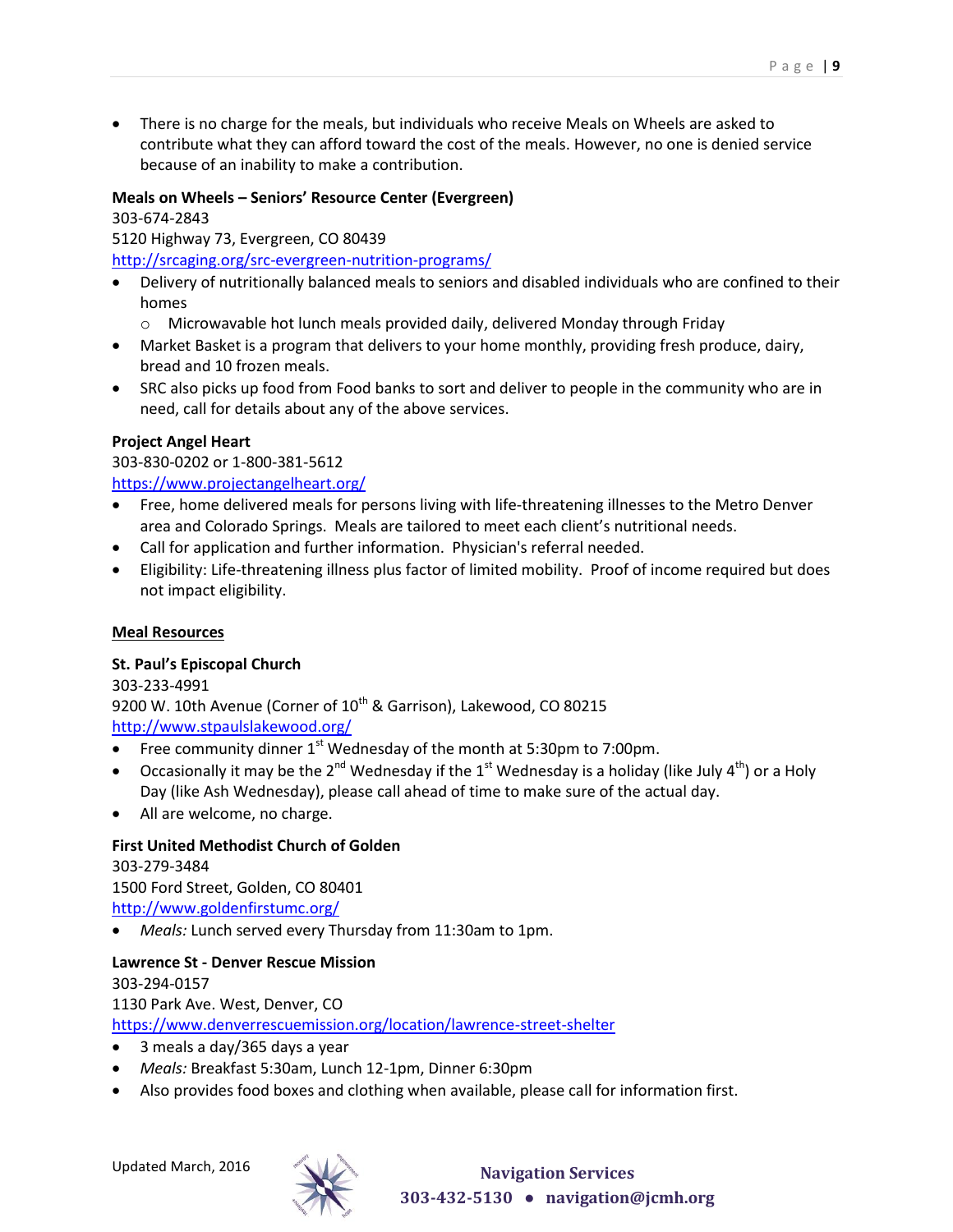### **Cathedral of The Immaculate Conception**

303-831-7010 1530 Logan St., Denver, CO (NE of Colfax and Lincoln) <http://www.denvercathedral.org/index.html>

- *Meals:* Sandwiches, 830am Mon- Fri
- Sacks of food (not a food bank) between 1 and 130pm
- Above services available Monday through Friday except for Holidays

#### **Capitol Hill Community Services**

303-847-8239

- *Meals:* Hot Lunches served at multiple locations in Denver
	- o *Mon:* 11:45am-12:15pm, First Baptist Church, 1373 Grant St.
	- o Tues: 12pm, AME Jordan Church, 2900 Milwaukee St.
	- o Wed: 11:45am-12:15pm, Trinity United Methodist Church, 1820 Broadway
	- o Thurs: 11:45am-12:15pm, Trinity United Methodist Church, 1820 Broadway
	- o Fri: 11:45am-12:15pm, Trinity United Methodist Church, 1820 Broadway
	- o Sat: 11:30am-12:15pm, Agape Christian Church, 2501 California

#### **Holy Ghost Church**

303-297-3441 1900 California St., Denver, CO 80202 <http://www.holyghostchurch.org/>

*Meals:* Monday through Saturday, sandwiches, 10 – 10:30am.

#### **St. Elizabeth's Church**

303-534-4014

1060 St. Francis Way, Denver, CO 80204 (NW of Colfax and Speer) <http://stelizabethdenver.org/>

*Meals:* Sandwiches, 11-11:30am (closed Christmas & Thanksgiving)

#### **Catholic Worker Soup Kitchen located at St. Francis Center**

303-296-6390

2323 Curtis St., Denver**, CO**(Just East of Broadway and Park Ave. W)

*Meals:* 3pm to 4:30pm Wed & Fri except the 3<sup>rd</sup> Wed of the month

#### **Urban Peak- The Spot**

303-974-2973, 2100 Stout St. Denver, CO <http://www.urbanpeak.org/>

- *Meals:* for youth ages 17 to 24.
- Breakfast is served Mon Fri from 8:00 a.m. 10:00 a.m.; Barbeque on Tuesdays 4pm 5pm
- Chores available around 10am to be rewarded with a sack lunch, call for more details.

#### **The Gathering Place**

303-321-4198, 1535 High St., Denver, CO 80218 (NW of Colfax and York) <http://tgpdenver.org/>

- *Meals:* Women, children, and transgender people only.
- Breakfast*-* 8:30am, Lunch- 11:30am, and Snack 3:30pm